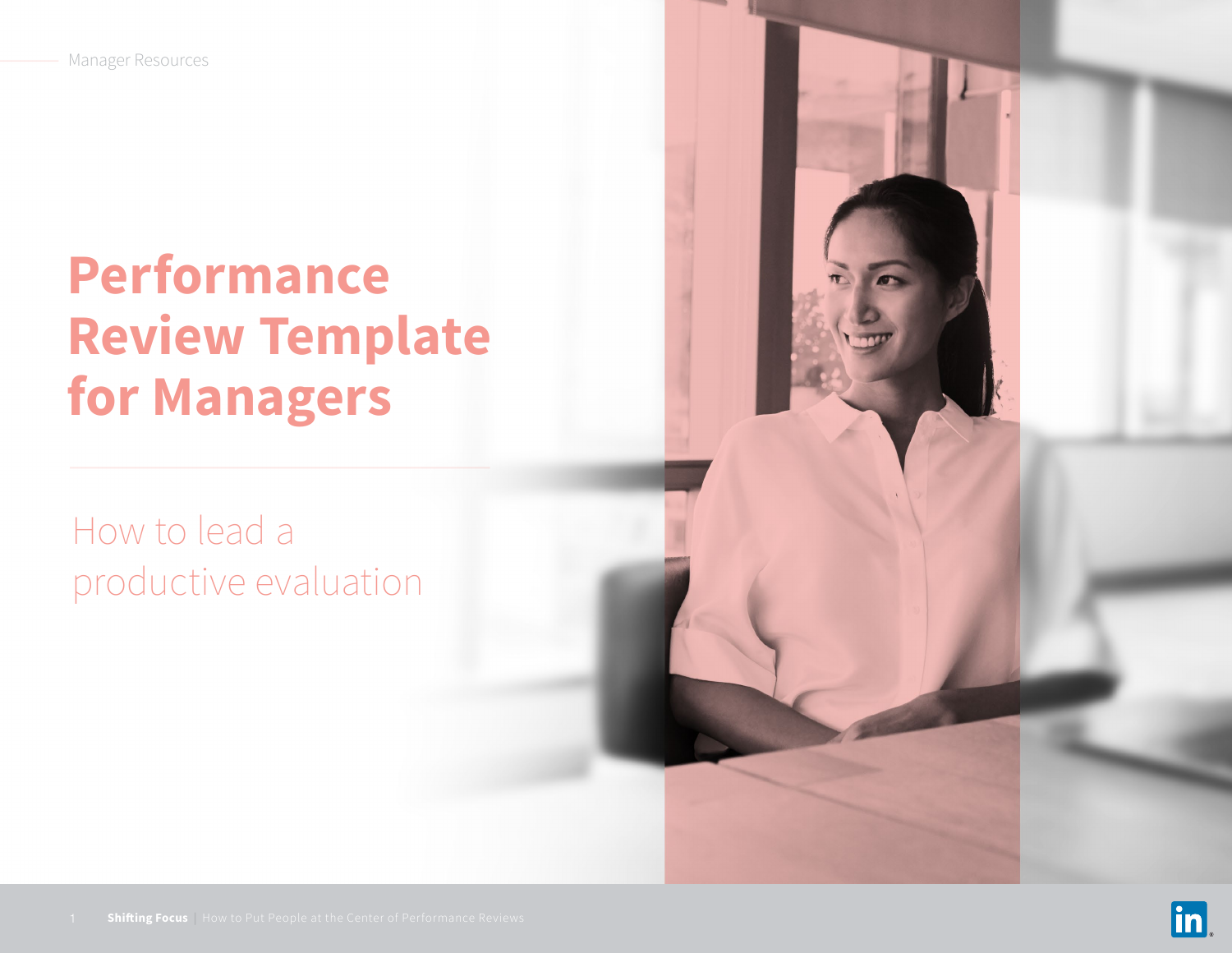## **PERFORMANCE REVIEW TEMPLATE FOR MANAGERS** How to Lead a Productive Evaluation

#### **Focus on the Work**



Invite your employee to share their perspective on their performance



- Dig into big wins on specific action items and talk about ways to improve
- Speak to the objectives and key results (OKR)s agreed upon early in the year

#### **Recognize Strengths**

- Speak to the employee's most significant accomplishments this year
- Talk about ways in which the employee embodied company's values
- Tell the employee about the positive feedback you've heard from other team members

#### **Observe Emotions**

Be mindful of any emotions or strong reactions that come up

Listen with compassion and empathy and continue to own the message

#### **Follow Through**



Work together to build a development program. Define key actions to help the employee overcome obstacles and grow in his/her career

#### **Communicate Challenges and Identify Opportunities**



Name the challenges you've seen the employee face. Reference specific projects or patterns.

Focus on opportunities to overcome challenges and encourage reflection. Point to learning resources to help them overcome those challenges

### **Pro tips from Todd Dewitt**

Educator, Professional Speaker, Top LinkedIn Learning Author

#### **BE SPECIFIC**

Point to specific moments in time that lead you to provide your feedback.

#### **OWN IT**

Show respect and earn respect by owning the feedback you give.

#### **DO A FEEDBACK CHECK**

Be sure the employee can communicate in their own words that the message was received.

**[Watch Dr. Dewitt's course:](https://www.linkedin.com/learning/performance-review-foundations/understanding-the-performance-cycle)**  [Performance Review Foundations](https://www.linkedin.com/learning/performance-review-foundations/understanding-the-performance-cycle)